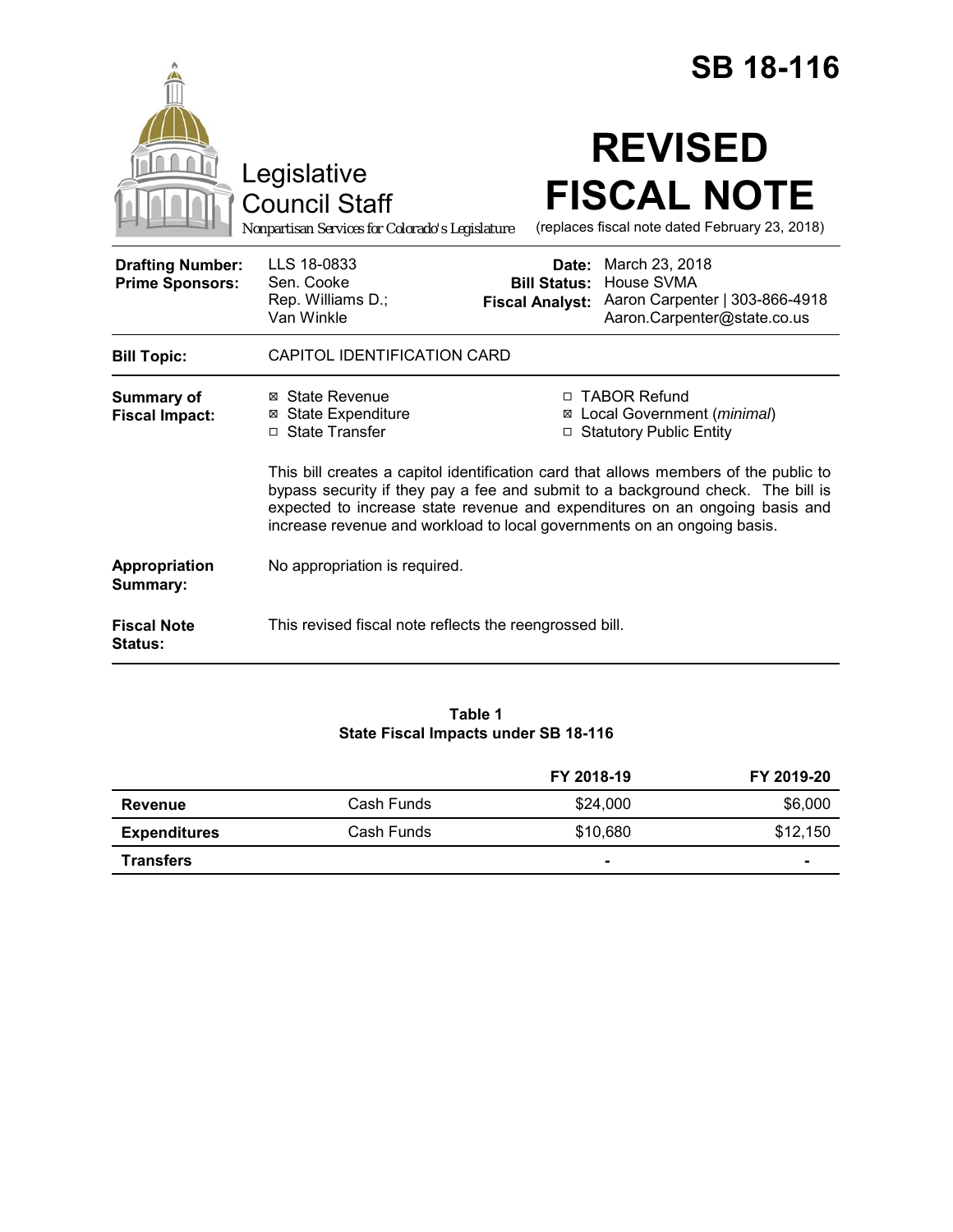March 23, 2018

### **Summary of Legislation**

This bill allows members of the public to enter the Capitol Building, State Services Building, and the Legislative Services Building through public entrances, without submitting to a search by security personnel if they hold a capitol identification access card, beginning January 1, 2019. To get an access card, an individual must fill out an application and file it with either the Secretary of the Senate or the Chief Clerk of the House of Representatives and pay a fee of \$100. The Legislative Council of the General Assembly may increase the fee to no more than \$500. As part of the application process, an individual must get their fingerprints taken and submit to a criminal history background check. The bill requires that the Legislative Council reimburse the Colorado Bureau of Investigation (CBI) for any background checks conducted. An applicant who has been convicted of a felony will be denied an access card. The access card is valid for two years, after which an individual must submit a renewal form, pay another application fee, and submit to another background check. The Secretary of the Senate and the Chief Clerk of the House of Representatives can cancel or deny a card based on an unsatisfactory criminal check, a violation of the rules of Colorado's State Patrol, unauthorized use of the card, or criminal activity of the holder in the Capitol. Any applicant who was denied will not be reimbursed but can appeal the decision to the Legislative Council.

All fees collected are credited to the Capitol Identification Card Account created in this bill and housed in the Legislative Department Cash Fund. Money to the Capitol Identification Card Account is continuously appropriated to the House and Senate for the original issuance and renewal of the access cards. Under current law, the Legislative Department Cash Fund is continuously appropriated. The Legislative Council may spend any surplus to promote security at the Capitol complex.

#### **Assumptions**

Although the program is open to the public, the fiscal note assumes that due to the cost of the access card, lobbyists will be the primary users of the program. Based on contacts kept by the Office of Legislative Legal Services and on income disclosure numbers from the Secretary of State, the fiscal note estimates that a total of 300 lobbyists will take advantage of the program. Of the 300 lobbyists, it is estimated that 240 will apply in the first fiscal year, and 60 will apply in the second.

### **State Revenue**

This bill will increase revenue to the Legislative Department Cash Fund by \$24,000 in FY 2018-19 and \$6,000 in FY 2019-20. The revenue increase is illustrated in Table 2 and discussed below.

**Fee impact**. Colorado law requires legislative service agency review of measures which create or increase any fee collected by a state agency. These fee amounts are estimates only, actual fee calculations will be set administratively by the Legislative Council based on cash fund balance, estimated program costs, and the estimated number of access cards subject to the fee. The table below identifies the fee impact of this bill.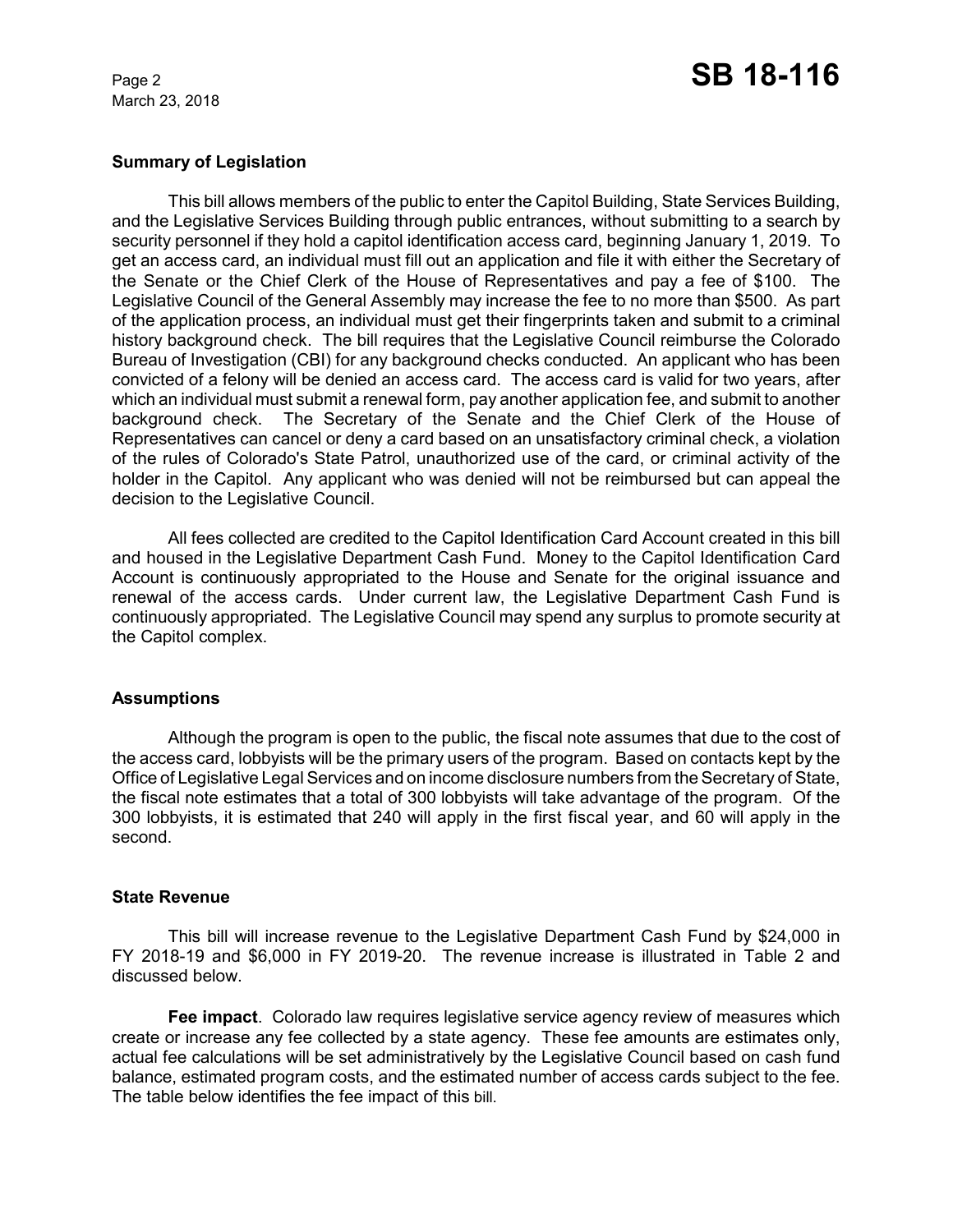#### **Table 2 Fee Impact for SB18-116**

| <b>Fiscal Year</b> | <b>Type of Fee</b>             | <b>Proposed</b><br>Fee  | <b>Number</b><br><b>Affected</b> | <b>Total Fee</b><br>Impact |
|--------------------|--------------------------------|-------------------------|----------------------------------|----------------------------|
| FY 2018-19         | New Applicants Application Fee | \$100                   | 240                              | \$24,000                   |
|                    |                                |                         | <b>FY 2018-19 Total</b>          | \$24,000                   |
| FY 2019-20         | New Applicants Application Fee | \$100                   | 60                               | \$6,000                    |
|                    |                                | <b>FY 2019-20 Total</b> |                                  | \$6,000                    |

**Legislative Department.** The application fee will increase revenue to the Legislative Department Cash Fund by \$24,000 in FY 2018-19 and by \$6,000 in FY 2019-20. Because of renewals, revenue will increase on an ongoing basis.

# **TABOR Refund**

This bill increases state revenue from the Legislative Department Cash Fund, which will increase the amount of money required to be refunded under TABOR for FY 2018-19 and FY 2019-20. A TABOR refund obligation is not expected for the current FY 2017-18.

Since the bill increases the TABOR refund obligation without a corresponding change in General Fund revenue, the amount of money available in the General Fund for the budget will decrease by an identical amount.

State revenue subject to TABOR is not estimated for years beyond FY 2019-20.

#### **State Expenditures**

This bill will increase state expenditures by \$10,680 in FY 2018-19, and \$12,150 in FY 2019-20. Expenditure impacts for each department are shown in Table 3 and discussed below.

| <b>Cost Components</b>         |       | FY 2018-19 | FY 2019-20 |
|--------------------------------|-------|------------|------------|
| <b>Legislative Department</b>  |       |            |            |
| ID card costs                  |       | \$1,200    | \$300      |
| Background check reimbursement |       | $$9,480*$  | \$11,850*  |
|                                | Total | \$10,680   | \$12,150   |

### **Table 3 Expenditures Under SB 18-116**

\* Of this amount, \$2,400 will be transferred to the Federal Bureau of Investigation in FY 2018-19 and \$3,000 will be transferred in FY 2019-20. These amounts will be transferred from the Department of Public Safety using moneys received from the Legislative Department.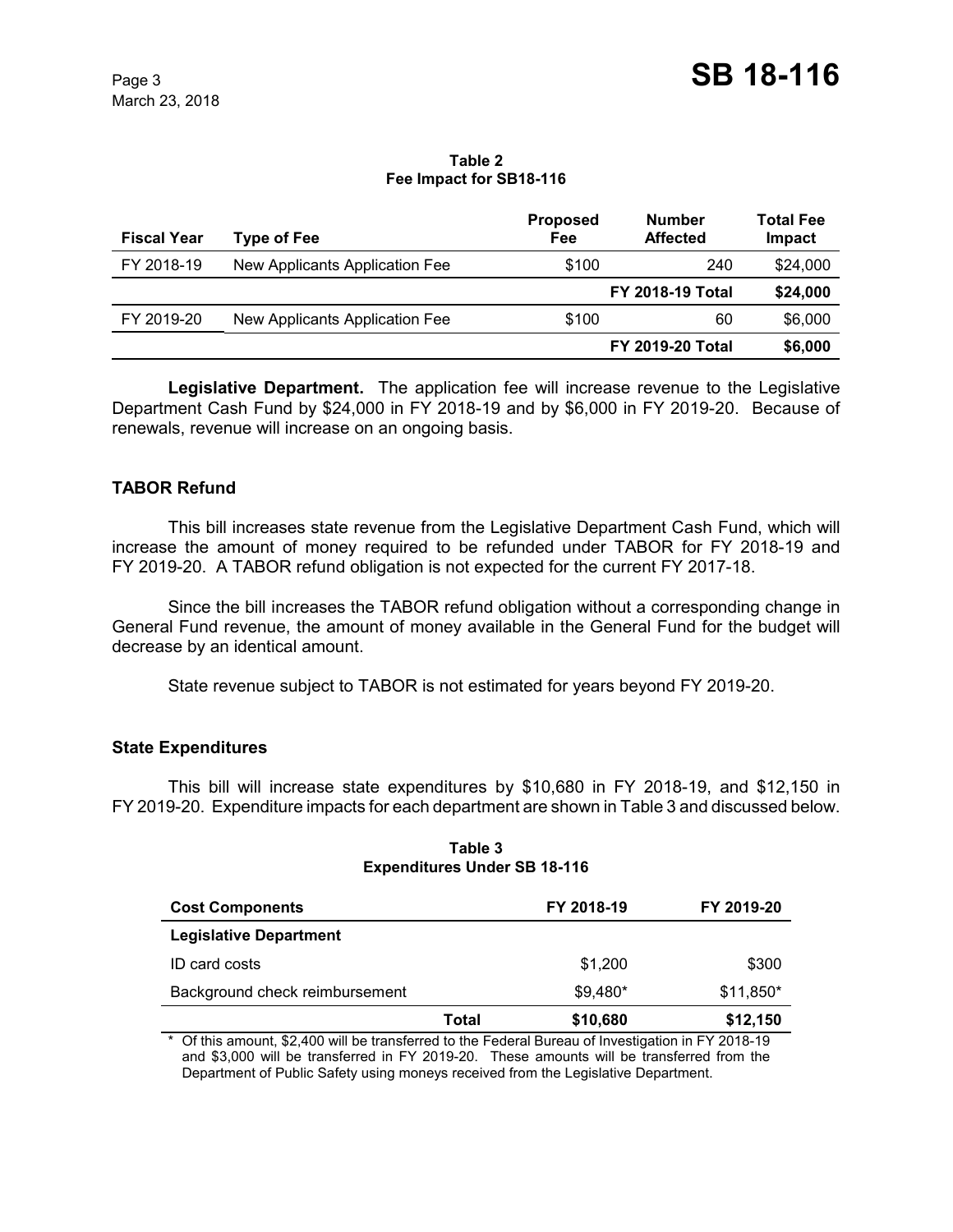March 23, 2018

**Legislative Department.** Senate Bill 18-116 will increase expenditures from the Legislative Department Cash Fund starting in FY 2018-19. The access cards will cost an estimated \$5 per card to produce. The bill also requires the Legislative Department to reimburse the Department of Public Safety (DPS) \$39.50 for each background check from the \$100 application fee. The Legislative Department will have an increase in workload on an ongoing basis to administer applications and for the Legislative Council to hear any appeals of denial. It is assumed that any increase of workload can accomplished within existing appropriations.

**Department of Public Safety.** The CBI within the DPS will have workload increased on an ongoing basis to provide background checks to all applicants. Based on the estimated number of applicants, it is assumed that any workload increase can be accomplished within existing appropriations. For every background check, the CBI must pass \$10 to the federal government. As a result, \$2,400 in FY 2018-19, and \$3,000 in FY 2019-20 will be passed on to the federal government using funds received from the Legislative Department. The bill also gives the DPS rulemaking authority over the program. Any rulemaking will increase workload but any increase can be accomplished within existing appropriations.

**Department of Law.** Due to the rulemaking authority granted to the DPS, the Department of Law may see an increase in workload to oversee the rulemaking process. Any increase in workload is assumed to be minimal and can be accomplished within existing appropriations to the DPS.

#### **Local Government**

Local law enforcement agencies will see an increase of revenue and workload to fingerprint individuals who want an access card. The bill mandates that applicants, at their own expense, go to local law enforcement agencies or approved third parties to obtain a fingerprint card. Based on the assumed number of applicants, it is estimated that any increases in revenue and workload will be minimal.

#### **Technical Note**

Under the bill, the Capitol Identification Card Enterprise may accept gifts, grants, or donations for the issuance and administration of the capitol identification cards. However, amendment L003, adopted by the Appropriations Committee, repealed the Capitol Identification Card Enterprise. Because there is no enterprise to accept the gifts, grants, and donations under the current bill, this fiscal note does not reflect any revenue produced from the accepting of gifts, grants, and donations.

#### **Effective Date**

The bill takes effect upon signature of the Governor, or upon becoming law without his signature.